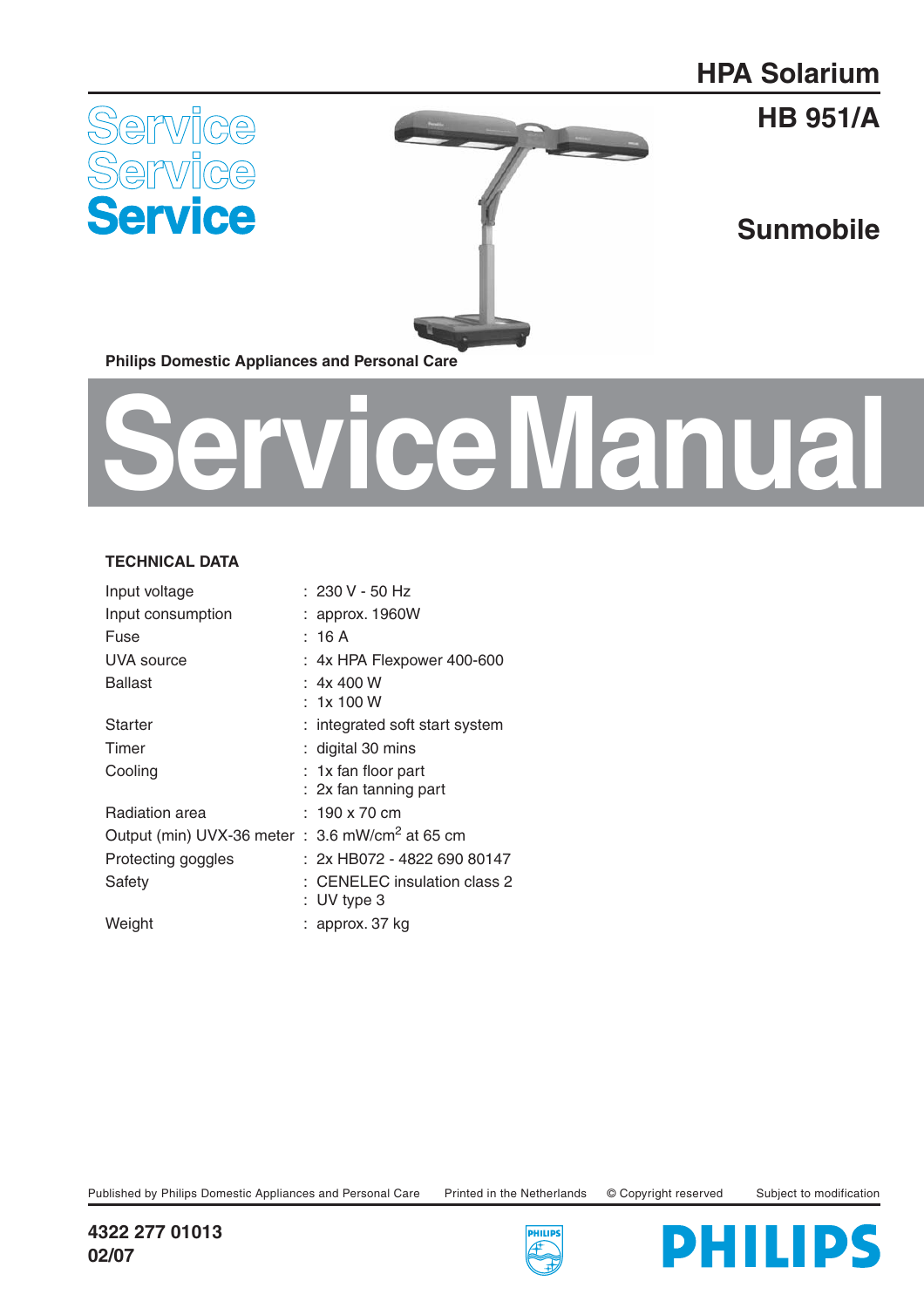

#### **TECHNICAL INFORMATION**

Tanning appliance HB 951 is equipped with a universal power PCB.

This means that the specific characteristics of the appliance have to be programmed in a microcontroller to determine the way in which various components are activated. When the mains plug is inserted into the wall socket, the display of the remote control will show all functions available to the user.

Including the various combinations, these functions are:

 $\Box$  time setting

\* ₹ ₹ full body tanning

 $\frac{1}{2}$  $\frac{1}{2}$   $\frac{1}{2}$  full body + facial tanning

The UV lamps may produce a humming sound just after start-up. This humming sound will stop as soon as the lamps burn properly, which is after about 20 seconds. At this point the light intensity clearly increases.

During the last minute of the session the beeper produces an intermittent signal to alert the user to the fact that a new session can be set.

After 750 operating hours, an L will automatically appear on the display to indicate that the HPA lamps need to be replaced or the tanning time must be slightly increased.

The clock speed of the  $\mu$ -controller is derived from the 50 Hz mains frequency.

This frequency is also used to control the 8 triacs that determine the switch-in point (soft start) of the cos  $\varphi$ capacitors and the HPA lamps.

The fans are switched via the safety relay.

This relay is part of the (one fault condition) timer circuit. If the control of the triacs is disturbed due to a fault in the µ-controller, the UV lamps may not be switched off. As the  $\mu$ -controller also generates a pulsating direct voltage to power the relay, the relay will be de-energised in case of a fault, thereby interrupting the lamp circuit.

Conversely, the appliance will not start if the switch contacts of the relay are closed at that moment (sticking contacts).

The remote control is galvanically isolated from the mains, with power supply and control taking place via a 4-core cable.

The remote control only functions as input/output terminal.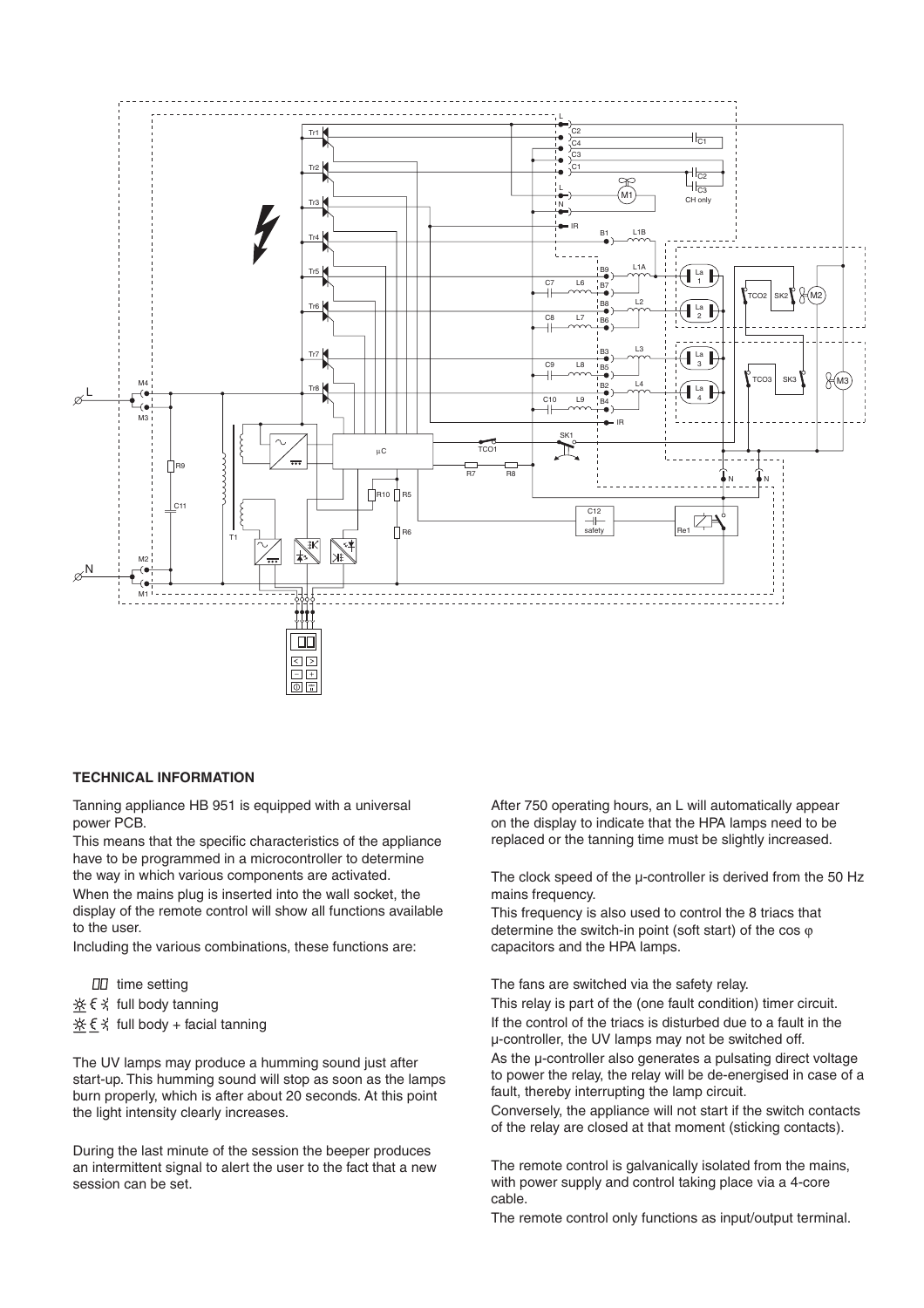#### **HINTS FOR REPAIRS**

#### **1. FLOOR PART** (item 47)

- Remove the props (item 43) in the grip.
- Remove the covers (item 32 and 44).
- The cover on the flex side can only be removed last.

#### **2. REMOTE CONTROL** (item 30)

- Detach the cord clamp at the back of the cord holder and pull the connector loose.
- **3. WHEEL** (item 35)
	- Remove the covers (item 32,44).
	- Remove the locking plate and the nearest frame screw.
	- Push the shaft out of its clamping.

#### **4. STAND LOWER PART** (item 27)

- Put the appliance in the lowest operating position (however, screw (A) must be visible) and tighten the ornamental screw (item 26)
- Remove the covers from the floor part.
- Detach the 8-core cable so that the cable can easily slide through the cable duct.
- Remove the shafts (B).
- Remove the 2 bearing bushes (item 28).
- Pull the 8-core cable out of the stand tube to the point where the clamped joint between the cable bushing and the protecting sleeve can be unlocked.
- Detach the 8-core cable by loosening the nut of the bushing a quarter turn.
- Now turn the stand and the radiation units through so far that the covers (item  $14/16$ ) rest on the floor.
- Remove screws (A) and separate the upper and lower part of the stand.

#### **5. STAND UPPER PART** (item 22)

- Loosen the lower part of the stand as described under .4.
- Hinge the radiation units outwards (the upper part of the stand rests on the floor).
- Remove the housing parts and detach the wire connections.
- The covers (item 14/16) can now be separated from the hinge part. WHEN A HOUSING AND COVER ARE ASSEMBLED, SPECIAL ATTENTION SHOULD BE PAID TO THE POSITIONING OF THE UPPER BEARING BUSH (see exploded view).

#### **6. HPA LAMP** (item 6)

- Put the appliance in operating position.
- Remove the 6 screws from the lamp unit in question.
- Remove the cover (item 14 or 16).
- Remove 4 reflector clamps.
- Remove the reflector and take the lamp from the holder.
- NB: When checking or replacing HPA lamps, pay attention to the following:
- a. HPA lamps only start burning when they have cooled down sufficiently.
- b. Never touch a lamp with your fingers. Clean the lamp with a cloth moistened with alcohol, if necessary.
- c. After assembly the glass filter should be free from finger prints and dust. Clean the glass filter with a cloth moistened with alcohol, if necessary.
- d. New HPA lamps may show colour differences. This is not a defect, but a characteristic phenomenon of lamps of this type. The discolourations disappear after a short period of use.
- e. Always use protecting goggles when looking in the direction of burning lamps.

#### **7. GAS SPRING** (item 17)

- Let the radiation part slowly rise from its transport position.
- Hinge the radiation units outwards and remove a decorative cap and spring fix at C.
- Now push the radiation part back into transport position.
- Use a plastic hammer to tap the pin at C outwards.
- NB: CONTINUE TO EXERT PRESSURE ON THE STAND.
- Hinge the radiation units inwards again and raise the stand slowly by means of the handle.
- Now turn the stand and the radiation part through so far that the radiation units rest on the floor.
- The gas spring is now unloaded so that pin (D) can be easily removed.
- Assemble the new gas spring, the protecting bracket and cover and press the pin (D) back in place again.
- Lift the radiation part by its handle and check whether the gas spring with pin (E) is correctly supported in the fork of the hinged part.
- Press the hinged part against the spring pressure, moving the radiation part along at the same time until the whole unit is in horizontal position again.
- Continue to exert pressure and hinge the radiation units outwards.
- Assemble the pin at C.
- Put the appliance in operating position, and assemble the remaining clamps.

#### **8. POWER PCB** (item 33)

- Pull the mains plug out of the wall socket.
- Remove the cover (item 32, see under .1).
- Replace the power PCB and connect all connectors. Place the cover on the base. The display of the
- remote control will now show error code E06 or E05.
- This indicates that the power PCB still needs to be programmed (code A01) for use in the HB 951 according to the input in the table.

The following fault codes have been defined:

#### **E01 - Safety circuit interrupted**

This code will appear on the display for 5 seconds, while the beeper produces a loud beep. Check whether all fans work or whether any UV filter is missing, broken or damaged.

#### **E02 - Safety relay does nor work according to specifi cation**

Replace the power module (item 33).

#### **E03 / Fault in microprocessor**

**E04 -** Replace the power module (item 33).

#### **E05 / Application code not programmed**

**E06 -** This only occurs in case of a new power module supplied by Service. Program the application code, beginning at line 1, step 3.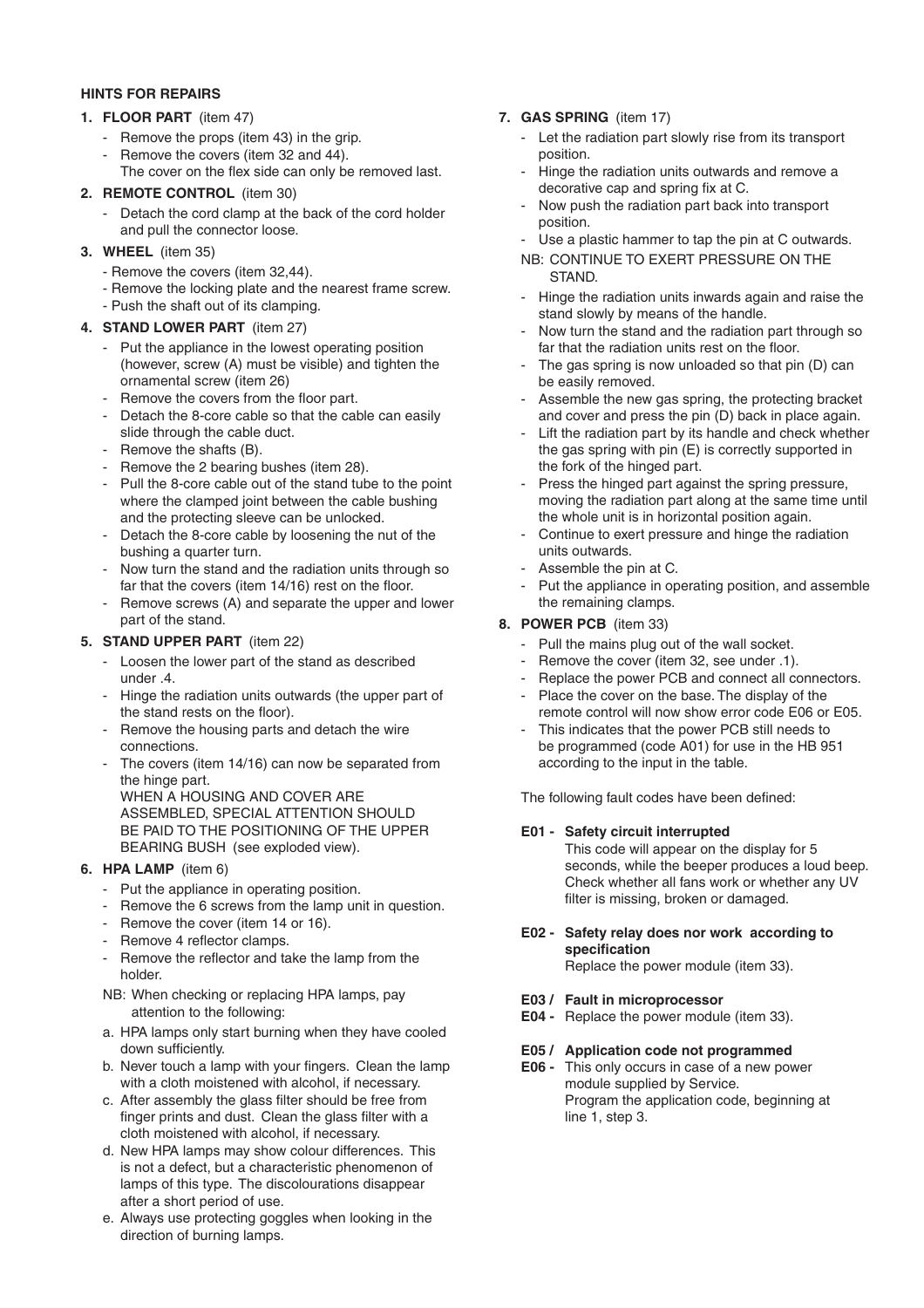

| Item           | Service code   | <b>Description</b>        |    | Item Service code | <b>Description</b>       |
|----------------|----------------|---------------------------|----|-------------------|--------------------------|
| 1              | 4222 062 95270 | aut. cutout 100 °C        | 26 | 4222 062 95400    | orn, screw               |
| 2              | 4222 062 95250 | $clamp + cap (set)$       | 27 | 4222 062 95140    | stand lower part         |
| 3              | 4222 062 95230 | reflector facial          | 28 | 4222 062 95490    | bearing bracket (set)    |
| 4              | 4222 062 95260 | fan complete              | 29 | N.A.              |                          |
| 5              | 4822 325 20102 | lamp holder               | 30 | 4222 062 95050    | remote control           |
| 6              | 4822 134 30032 | HPA flexpower 400-600     | 31 | 4222 062 95090    | flex holder              |
| $\overline{7}$ | 4222 062 95240 | reflector standard        | 32 | 4222 062 95080    | cover floorpart L        |
| 8              | 4222 062 95190 | housing rad. part L       | 33 | 4222 062 94720    | power module             |
| 9              | 4822 214 12662 | 14-tabs pcb               | 34 | see item 9        |                          |
| 10             | 4822 410 40417 | switch pin                | 35 | 4822 528 11215    | wheel large              |
| 11             | 4822 404 40639 | switch bracket            | 36 | see item 12       |                          |
| 12             | 4822 271 30619 | micro switch              | 37 | 4822 265 20234    | connecting block mains   |
| 13             | 4822 690 80147 | HB 072 protecting goggles | 38 | 4222 062 94860    | 4-s connector mains      |
| 14             | 4222 062 95200 | cover rad. part L         | 39 | 4222 062 94870    | 4-s connector capacitors |
| 15             | 4222 062 95280 | hinge parts (set)         | 40 | 4222 062 94850    | 9-s connector ballasts   |
| 16             | 4222 062 95220 | cover rad. part R         | 41 | 4222 062 94730    | fan complete             |
| 17             | 4222 062 95150 | gas spring                | 42 | 4822 321 11395    | mains flex               |
| 18             | 4222 062 95020 | distance indicator        | 43 | 4222 062 95070    | orn. prop (set)          |
| 19             | 4222 062 95160 | cover gas spring          | 44 | 4222 062 95060    | cover floor part R       |
| 20             | 4222 062 95110 | switch plate              | 45 | 4222 062 94330    | ballast 400 W /230 V     |
| 21             | 4222 062 95210 | housing rad. part R       | 46 | 4222 062 94740    | bar grip                 |
| 22             | 4222 062 95130 | stand upper part          | 47 | 4222 062 95100    | housing floor part       |
| 23             | 4222 062 95170 | orn. strip (set)          | 48 | 4222 062 95120    | clamp                    |
| 24             | 4822 530 70444 | spring fix                | 49 | 4822 528 70519    | wheel small              |
| 25             | 4222 062 95180 | orn. cap (set)            | 50 | 4222 062 94890    | ballast 100 W / 230 V    |
|                |                |                           | 51 | 4222 062 94600    | capacitor 50 µF / 250 V  |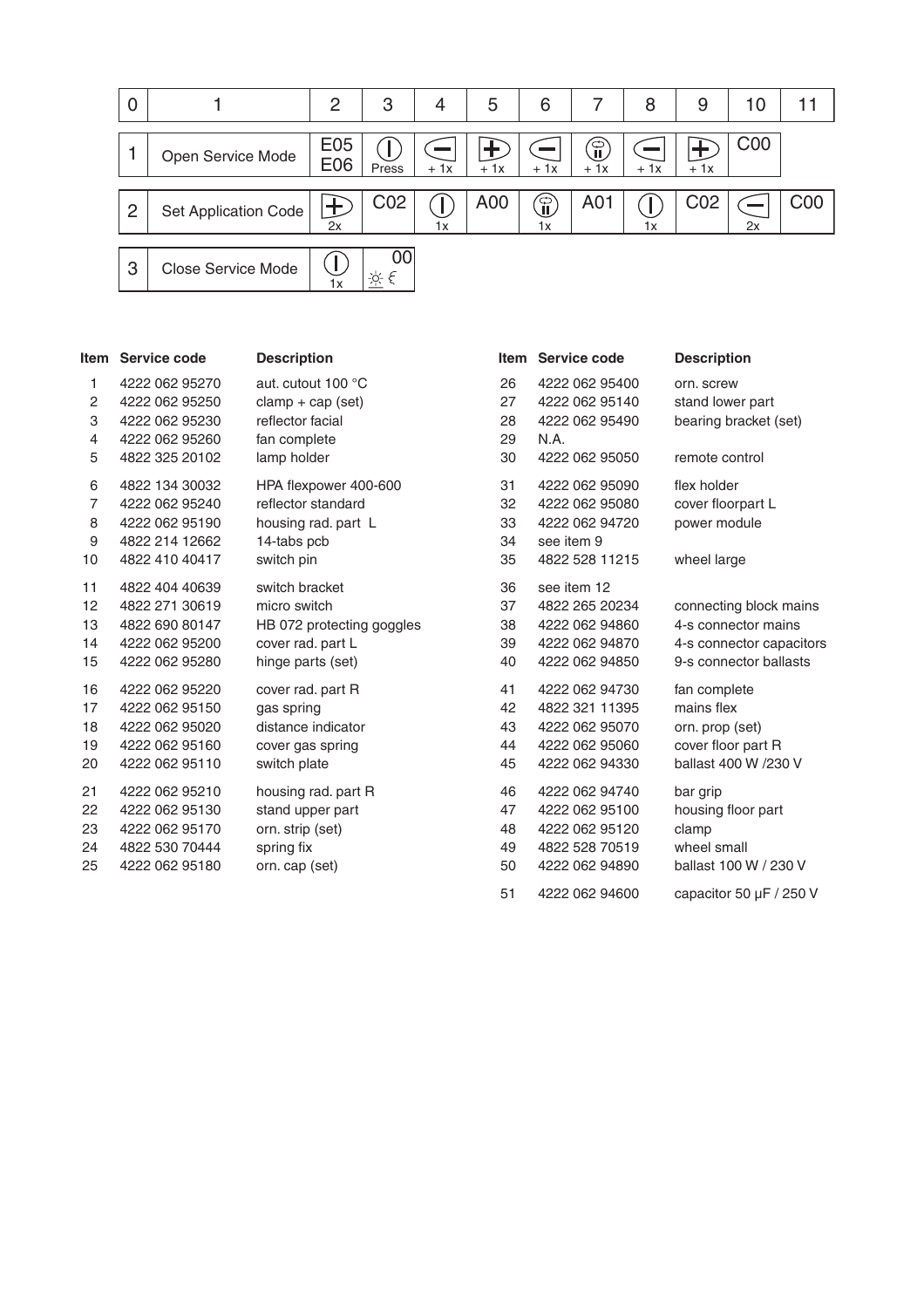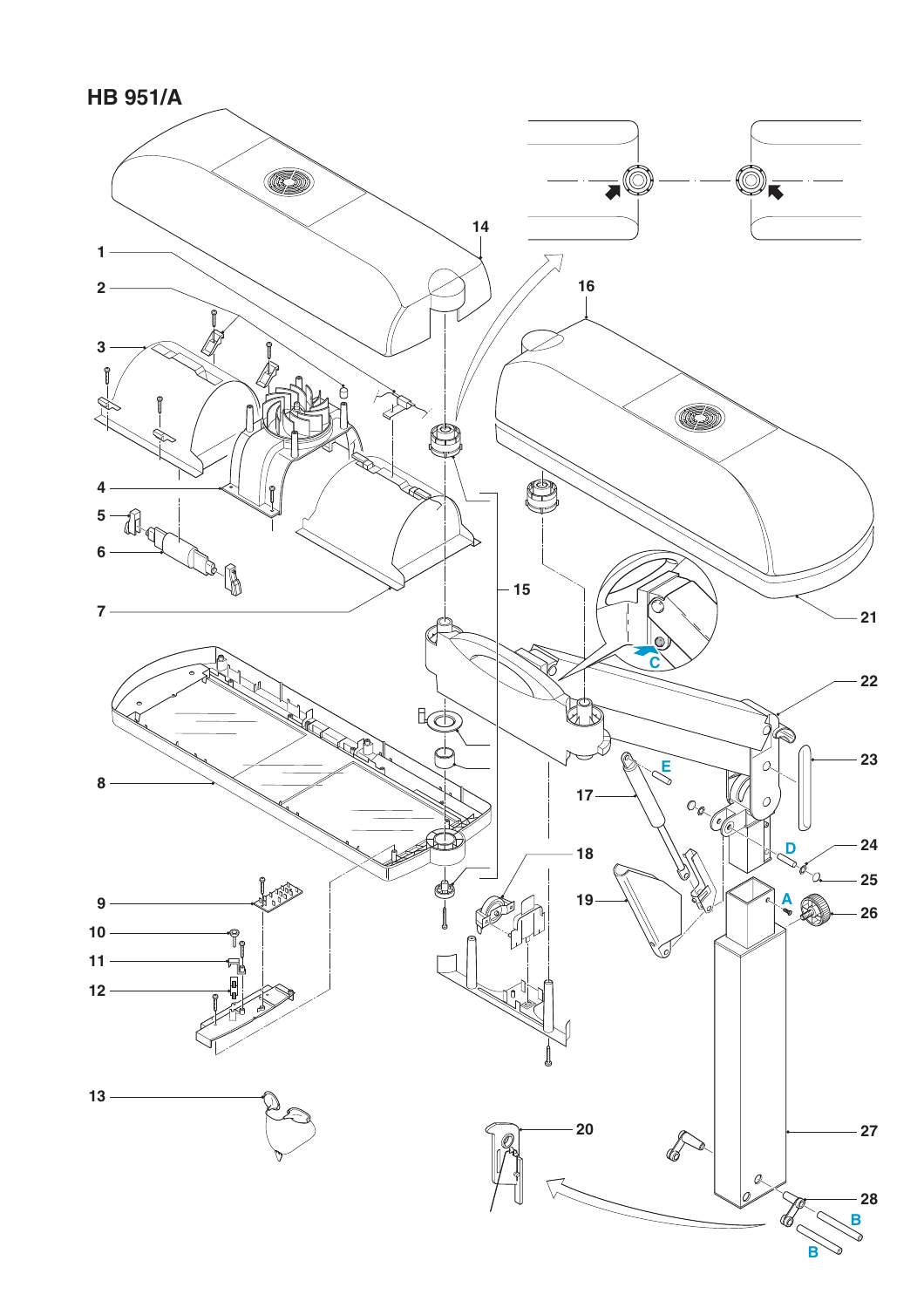